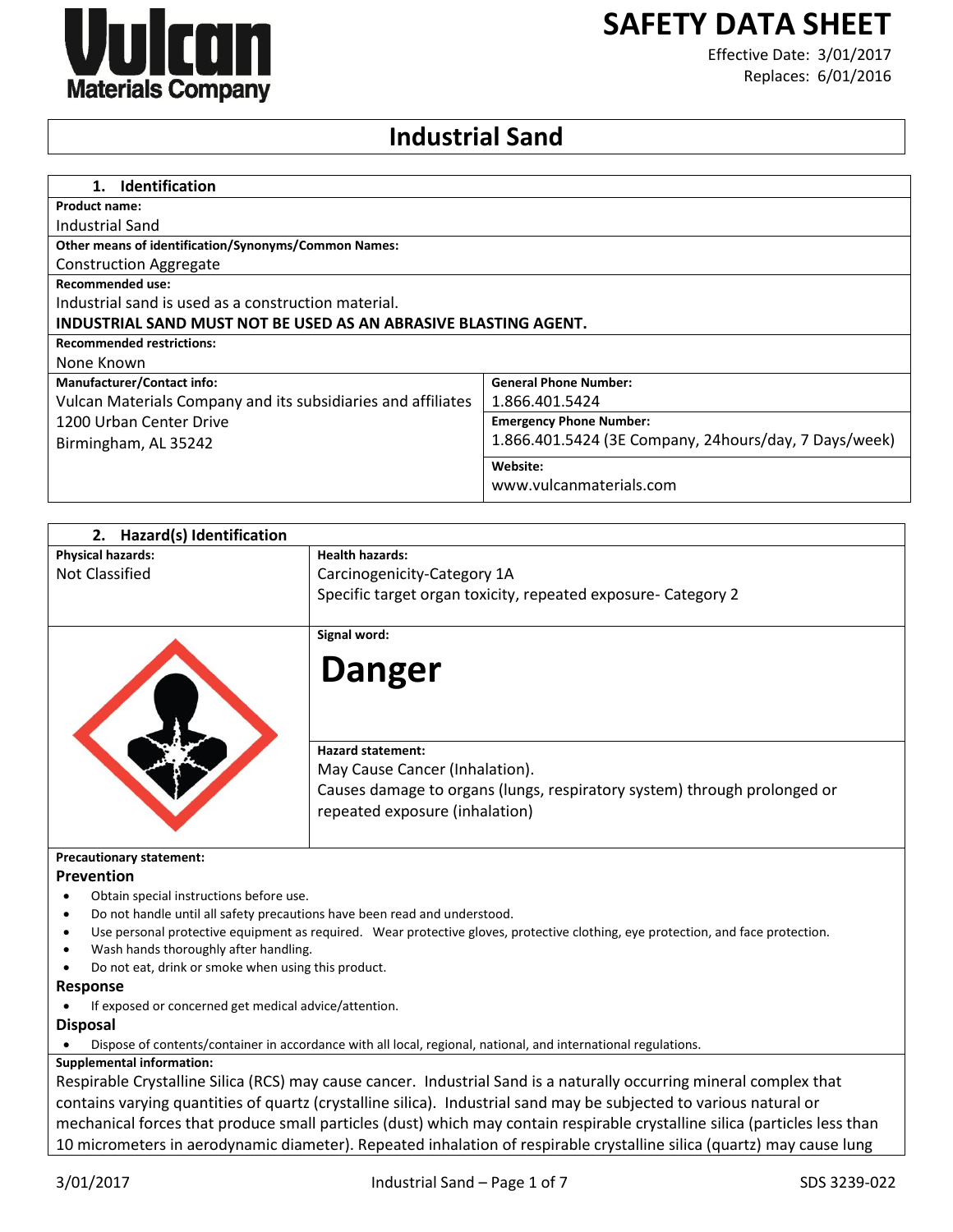cancer according to IARC, NTP; ACGIH states that it is a suspected cause of cancer. Other forms of RCS (e.g., tridymite and cristobalite) may also be present or formed under certain industrial processes.

| <b>Composition/information on ingredients</b> |                   |     |
|-----------------------------------------------|-------------------|-----|
| <b>Chemical name</b>                          | <b>CAS number</b> | %   |
| Silicon Dioxide (Quartz)                      | 14808-60-7        | 100 |

#### **4. First-aid measures**

**Inhalation:**

Remove to fresh air. Dust in throat and nasal passages should clear spontaneously. Contact a physician if irritation persists or if breathing is difficult.

**Eyes:**

Immediately flush eye(s) with plenty of clean water for at least 15 minutes, while holding the eyelid(s) open.

Occasionally lift the eyelid(s) to ensure thorough rinsing. Beyond flushing, do not attempt to remove material from eye(s). Contact a physician if irritation persists or later develops.

**Skin:**

Wash affected areas thoroughly with mild soap and fresh water. Contact a physician if irritation persists. **Ingestion:**

If person is conscious do not induce vomiting. Give large quantity of water and get medical attention. Never attempt to make an unconscious person drink.

#### **Most important symptoms/effects, acute and delayed:**

Dust may irritate the eyes, skin, and respiratory tract. Breathing respirable crystalline silica-containing dust for prolonged periods in the workplace can cause lung damage and a lung disease called silicosis. Symptoms of silicosis may include (but are not limited to) shortness of breath, difficulty breathing with or without exertion; coughing; diminished work capacity; diminished chest expansion; reduction of lung volume; right heart enlargement and/or failure.

#### **Indication of immediate medical attention and special treatment needed:**

Not all individuals with silicosis will exhibit symptoms of the disease. However, silicosis can be progressive and symptoms can appear even years after exposures have ceased. Persons with silicosis have an increased risk of pulmonary tuberculosis infection.

### **For emergencies contact 3E Company at 1.866.401.5424 (24 hours/day, 7 days/week).**

#### **5. Fire-fighting measures**

**Suitable extinguishing media:**

This product is not flammable. Use fire-extinguishing media appropriate for surrounding materials.

**Unsuitable extinguishing media:**

None known.

**Specific hazards arising from the chemical:**

Contact with powerful oxidizing agents may cause fire and/or explosions (see section 10 of SDS).

**Special protective equipment and precautions for firefighters:**

Use protective equipment appropriate for surrounding materials.

**Fire-fighting equipment/instructions:**

No unusual fire or explosion hazards noted. Not a combustible dust.

**Specific methods:**

The presence of this material in a fire does not hinder the use of any standard extinguishing medium. Use extinguishing medium for surrounding fire.

## **6. Accidental release measures**

**Personal precautions, protective equipment and emergency procedures:**

Persons involved in cleanup processes should first observe precautions (as appropriate) identified in Section 8 of this SDS. **For emergencies, contact 3E Company at 1-866-401-5424 (24 hours/day, 7 days/week)**.

**Environmental precautions:**

Prevent from entering into sewers or drainage systems where it can harden and clog flow.

**Methods and materials for containment and cleaning up:**

Spilled material, where dust is generated, may overexpose cleanup personnel to respirable crystalline silica-containing dust. Do not dry sweep or use compressed air for clean-up. Wetting of spilled material and/or use of respiratory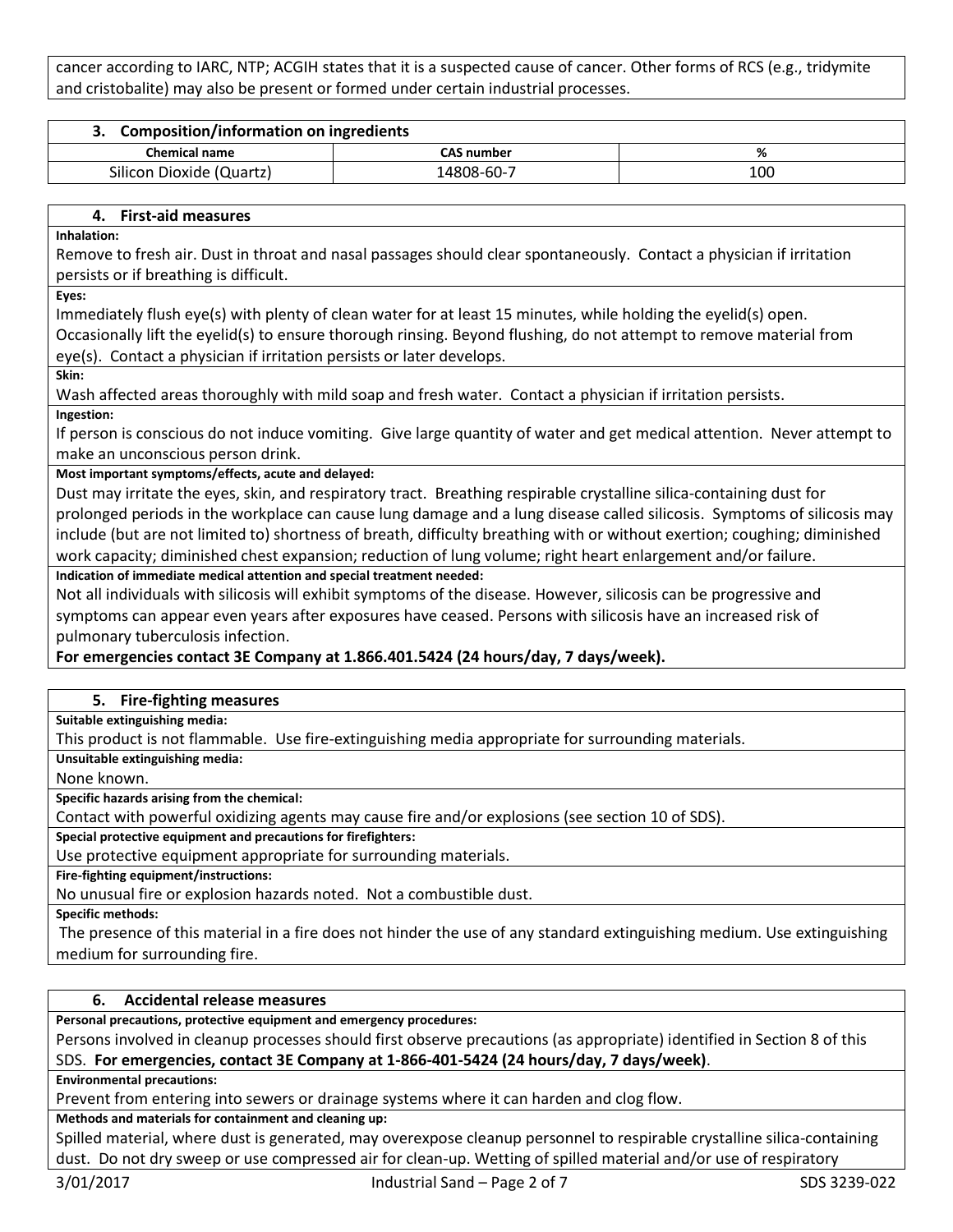## **7. Handling and storage**

#### **Precautions for safe handling:**

Respirable crystalline silica-containing dust may be generated during processing, handling, and storage. Use personal protection and controls identified in Section 8 of this SDS as appropriate.

#### **INDUSTRIAL SAND MUST NOT BE USED AS AN ABRASIVE BLASTING AGENT.**

**Conditions for safe storage, including any incompatibilities:**

Do not store near food, beverages, or smoking materials.

#### **8. Exposure controls/personal protection**

#### **Legend:**

NE = Not Established; PEL = Permissible Exposure Limit; TLV = Threshold Limit Value; REL = Recommended Exposure Limit; OSHA = Occupational Safety and Health Administration; MSHA = Mine Safety and Health Administration; NIOSH = National Institute for Occupational Safety and Health; ACGIH = American Conference of Governmental Industrial Hygienists

|                                        | <b>OSHA/MSHA</b>                                                                                             | <b>ACGIH</b>                                                   | <b>NIOSH</b>              |
|----------------------------------------|--------------------------------------------------------------------------------------------------------------|----------------------------------------------------------------|---------------------------|
| Component                              | <b>PEL</b>                                                                                                   | <b>TLV</b>                                                     | <b>REL</b>                |
| Particulates not otherwise classified  | 15 mg/m <sup>3</sup> (total dust)<br>5 mg/m <sup>3</sup> (respirable fraction)                               | 10 mg/m3 (inhalable fraction)<br>3 mg/m3 (respirable fraction) | <b>NE</b>                 |
| Respirable dust containing silica      | 10 mg/m <sup>3</sup> ÷ (% silica + 2)                                                                        | Use Respirable Silica TLV                                      | Use Respirable Silica REL |
|                                        |                                                                                                              |                                                                |                           |
| Total dust containing silica           | MSHA: 30 mg/m <sup>3</sup> ÷ (% silica + 3)                                                                  | <b>NE</b>                                                      | <b>NE</b>                 |
| Respirable Crystalline Silica (quartz) | OSHA: $0.05 \,\mathrm{mg/m^3}$ (PEL)                                                                         | 0.025 mg/m <sup>3</sup>                                        | 0.05 mg/m <sup>3</sup>    |
|                                        | OSHA: $0.025$ mg/m <sup>3</sup> (Action Level)<br>MSHA: Use Respirable Dust<br>containing Silica PEL (above) |                                                                |                           |
|                                        |                                                                                                              |                                                                |                           |
| Respirable Tridymite and Cristobalite  | OSHA: Use respirable crystalline                                                                             | 0.025 mg/m <sup>3</sup>                                        | 0.05 mg/m <sup>3</sup>    |
| (other forms of crystalline silica)    | silica PEL                                                                                                   |                                                                |                           |
|                                        | MSHA: 1/2 of respirable dust                                                                                 |                                                                |                           |
|                                        | containing silica PEL                                                                                        |                                                                |                           |

#### **Exposure Guidelines:**

Total dust containing silica, respirable silica-containing dust and respirable crystalline silica (quartz) levels should be monitored regularly to determine worker exposure levels. Exposure levels in excess of allowable exposure limits should be reduced by all feasible engineering controls, including (but not limited to) wet suppression, ventilation, process enclosure, and enclosed employee workstations.

#### **Engineering Controls:**

Activities that generate dust require the use of general ventilation, local exhaust and/or wet suppression methods to maintain exposures below allowable exposure limits.

#### **Eye Protection:**

Safety glasses with side shields should be worn as minimum protection. Dust goggles should be worn when excessively (visible) dusty conditions are present or are anticipated.

#### **Skin Protection (Protective Gloves/Clothing):**

Use gloves to provide hand protection from abrasion. In dusty conditions, use long sleeve shirts. Wash work clothes after each use.

#### **Respiratory Protection:**

All respirators must be NIOSH-approved for the exposure levels present. (See NIOSH Respirator Selection Guide). The need for respiratory protection should be evaluated by a qualified safety and health professional. Activities that generate dust require the use of an appropriate dust respirator where dust levels exceed or are likely to exceed allowable exposure limits. For respirable silica-containing dust levels that exceed or are likely to exceed an 8-hour timeweighted average (TWA) of 0.25  $\rm mg/m^3$ , a high efficiency particulate filter respirator must be worn at a minimum; however, if respirable silica-containing dust levels exceed or are likely to exceed an 8-hour TWA of 1.25  $\rm mg/m^3$  an airpurifying, full-face respirator or equivalent is required. Respirator use must comply with applicable MSHA (42 CFR 84) or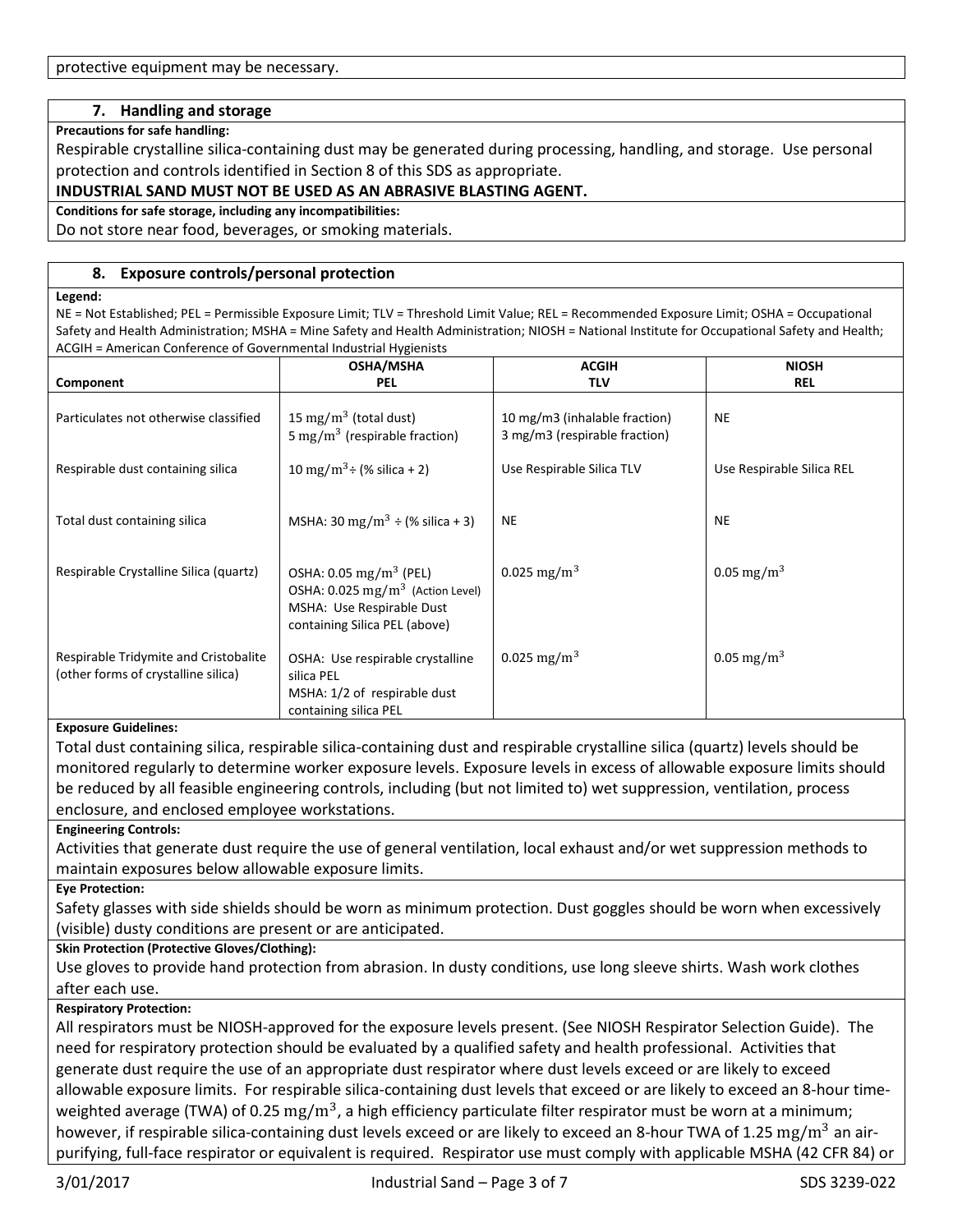OSHA (29 CFR 1910.134 ) standards, which include provisions for a user training program, respirator inspection, repair and cleaning, respirator fit testing, medical surveillance and other requirements.

#### **9. Physical and chemical properties**

| Appearance:                             |                                          |                                               |
|-----------------------------------------|------------------------------------------|-----------------------------------------------|
| Light brown grains.                     |                                          |                                               |
| Odor:                                   | PH:                                      | <b>Decomposition temperature:</b>             |
| No odor.                                | Not applicable                           | Not applicable                                |
| Melting point/freezing point:           | Initial boiling point and boiling range: | Flash point:                                  |
| Not applicable                          | 2230°C                                   | Non-combustible                               |
| <b>Evaporation rate:</b>                | Flammability:                            | Upper/lower flammability or explosive limits: |
| Not applicable                          | Not applicable                           | Not applicable                                |
| Vapor pressure:                         | <b>Relative density:</b>                 | Solubility:                                   |
| Not applicable                          | Not applicable                           | 0                                             |
| Partition coefficient: n-octanol/water. | <b>Autoignition temperature:</b>         | Specific Gravity (H2O = 1):                   |
| Not applicable                          | Not applicable                           | $2.55 - 2.80$                                 |

#### **10. Stability and reactivity**

**Reactivity:**

Not reactive under normal use.

**Chemical stability:**

Stable under normal temperatures and pressures.

**Possibility of hazardous reactions:**

None under normal use.

**Conditions to avoid (e.g., static discharge, shock or vibration):**

Contact with incompatible materials should be avoided (see below). See Sections 5 and 7 for additional information. **Incompatible materials:**

Silica ignites on contact with fluorine and is incompatible with acids, aluminum, ammonium salts and magnesium. Silica reacts violently with powerful oxidizing agents such as fluorine, boron trifluoride, chlorine trifluoride, manganese trifluoride, and oxygen difluoride yielding possible fire and/or explosions. Silica dissolves readily in hydrofluoric acid producing a corrosive gas – silicon tetrafluoride.

**Hazardous decomposition products:**

Respirable crystalline silica-containing dust may be generated. When heated, quartz is slowly transformed into tridymite (above 860°C/1580°F) and cristobalite (above 1470°C/2678°F). Both tridymite and cristobalite are other forms of crystalline silica.

#### **11. Toxicological information**

**Primary Routes of Exposure:**

Inhalation and contact with the eyes and skin.

**Symptoms related to the physical, chemical, toxicological characteristics**

**Inhalation:**

Dusts may irritate the nose, throat and respiratory tract by mechanical abrasion. Coughing sneezing and shortness of breath may occur.

Symptoms of silicosis may include (but are not limited to) shortness of breath, difficulty breathing with or without exertion; coughing; diminished work capacity; diminished chest expansion; reduction of lung volume; right heart enlargement and/or failure. Persons with silicosis have an increased risk of pulmonary tuberculosis infection.

## **Eye Contact:**

Dust particles can scratch the eye causing tearing, redness, a stinging or burning feeling, or swelling of the eyes with blurred vision.

**Skin Contact:**

Dust particles can scratch and irritate the skin with redness, an itching or burning feeling, swelling of the skin, and/or rash.

**Ingestion:**

Expected to be practically non-toxic. Ingestion of large amounts may cause gastrointestinal irritation including nausea, vomiting, diarrhea, and blockage.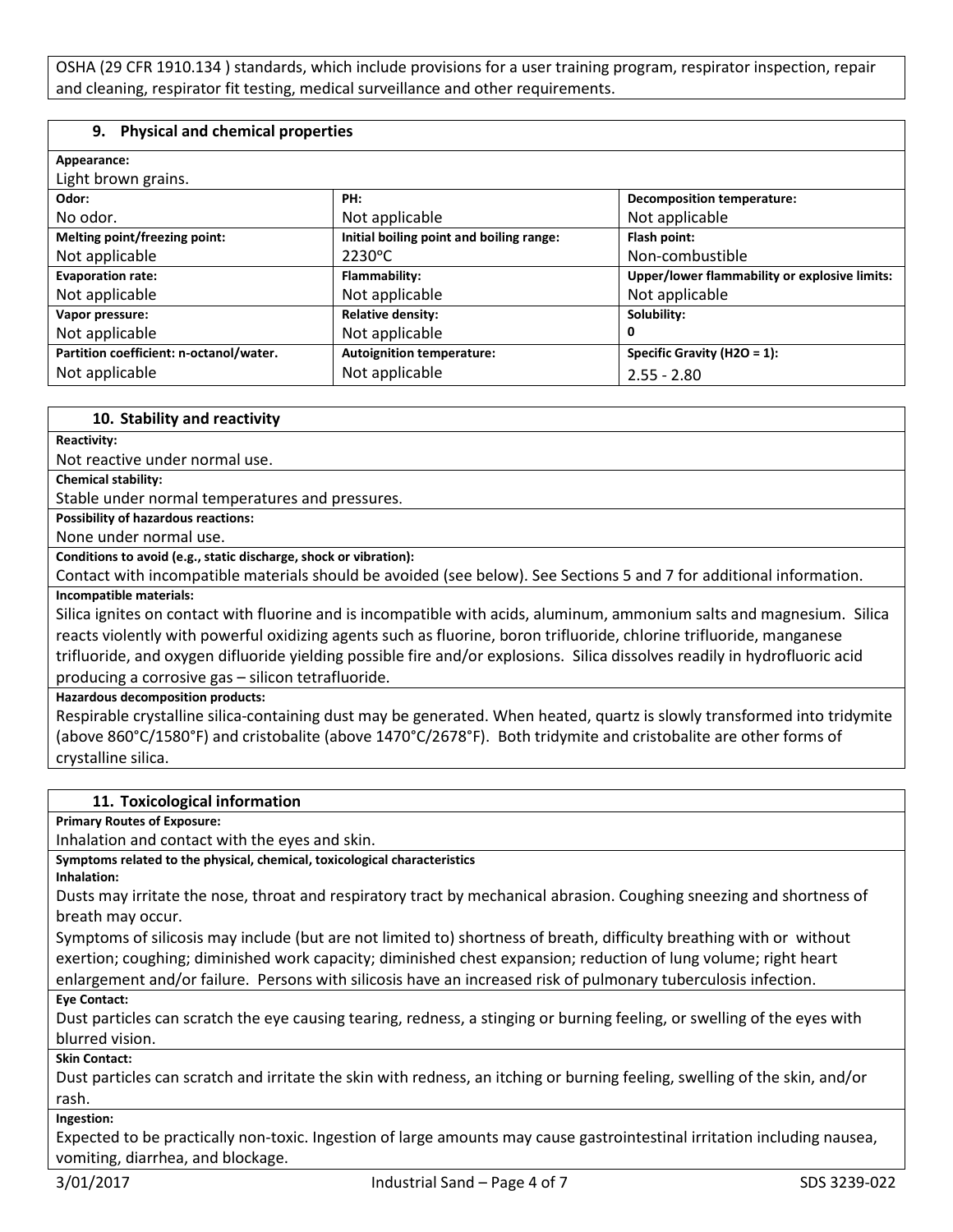#### **Medical Conditions Aggravated by Exposure:**

Irritated or broken skin increases chance of contact dermatitis. Pre-existing medical conditions that may be aggravated by exposure include disorders of the eye, skin and lung (including asthma and other breathing disorders). Smoking tobacco will impair the ability of the lungs to clear themselves of dust.

**Delayed and immediate effects and also chronic effects from short- and long-term exposure:**

Prolonged overexposure to respirable dusts in excess of allowable exposure limits can cause inflammation of the lungs leading to possible fibrotic changes, a medical condition known as pneumoconiosis.

Prolonged and repeated overexposure to high levels of respirable crystalline silica-containing dust may cause a chronic form of silicosis, an incurable lung disease that may result in permanent lung damage or death. Chronic silicosis generally occurs after 10 years or more of overexposure; a more accelerated type of silicosis may occur between 5 and 10 years of higher levels of prolonged and repeated overexposure. In early stages of silicosis, not all individuals will exhibit symptoms (signs) of the disease. However, silicosis can be progressive, and symptoms can appear at any time, even years after exposure has ceased.

Repeated overexposures to very high levels of respirable crystalline silica for periods as short as six months may cause acute silicosis. Acute silicosis is a rapidly progressive, incurable lung disease that is typically fatal. Symptoms include (but are not limited to): shortness of breath, cough, fever, weight loss, and chest pain.

Respirable dust containing newly broken crystalline silica particles has been shown to be more hazardous to animals in laboratory tests than respirable dust containing older crystalline silica particles of similar size. Respirable crystalline silica particles which had aged for sixty days or more showed less lung injury in animals than equal exposures to respirable dust containing newly broken particles of respirable crystalline silica.

There are reports in the literature suggesting that excessive respirable crystalline silica exposure may be associated with autoimmune disorders and other adverse health effects involving the kidney. In particular, the incidence of scleroderma (thickening of the skin caused by swelling and thickening of fibrous tissue) appears to be higher in silicotic individuals. To date, the evidence does not conclusively determine a causal relationship between silica exposure and these adverse health effects.

#### **Carcinogenicity:**

Epidemiology studies on the association between respirable crystalline silica exposure and lung cancer have had both positive and negative results. There is some speculation that the source, type, and level of exposure of respirable crystalline silica may play a role. Studies of persons with silicosis indicate an increased risk of developing lung cancer, a risk that increases with the level and duration of exposure. It is not clear whether lung cancer develops in non-silicotic patients. Several studies of silicotics do not account for lung cancer confounders, especially smoking, which have been shown to increase the risk of developing lung disorders, including emphysema and lung cancer.

In October 1996, an IARC Working Group designated respirable crystalline silica as carcinogenic (Group 1). In 2012, an IARC Working Group re-affirmed that inhalation of crystalline silica was a known human carcinogen. The NTP's Report on Carcinogens, 9th edition, lists respirable crystalline silica as a "known human carcinogen." In the year 2000, the American Conference of Governmental Industrial Hygienists (ACGIH) listed respirable crystalline silica (quartz) as a suspected human carcinogen (A-2). These classifications are based on sufficient evidence of carcinogenicity in certain experimental animals and on selected epidemiological studies of workers exposed to respirable crystalline silica.

**Additional information on toxicological-effects: Acute toxicity:** Not classified

**Skin corrosion/irritation:** Not classified

**Serious eye damage/eye irritation:** Not classified

**Respiratory sensitization:** Not classified.

**Skin sensitization:** Not classified.

**Germ cell Mutagenicity:** Not classified

**Carcinogenicity:** May cause cancer (Inhalation).

**Reproductive toxicity:** Not classified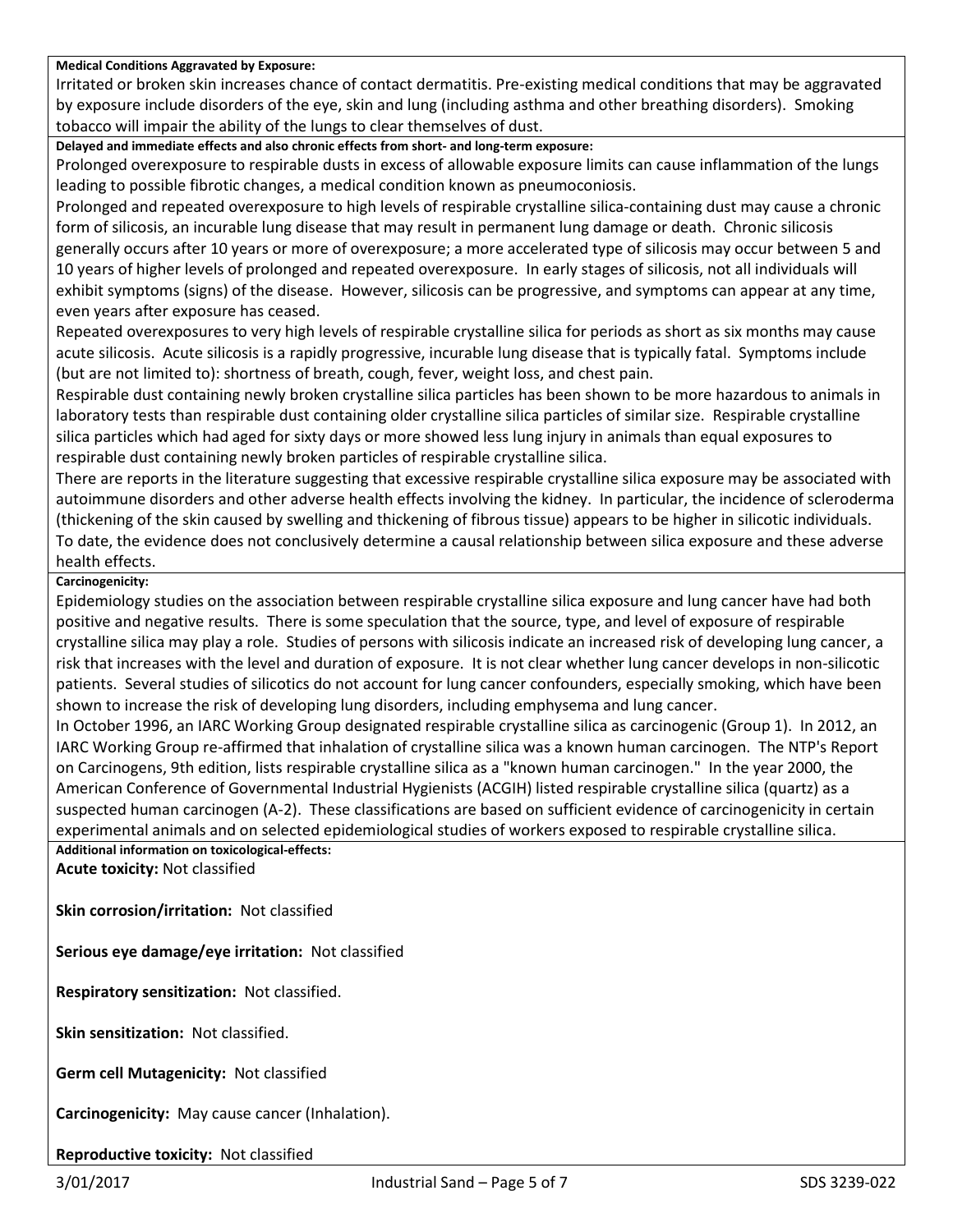## **Specific target organ toxicity - single exposure:** Not classified

**Specific target organ- toxicity – repeated exposure:** Causes damage to organs (lungs, respiratory system) through prolonged or repeated exposure (inhalation)

**Aspiration toxicity:** Not classified (not applicable- solid material)

| 12. Ecological information                              |
|---------------------------------------------------------|
| Ecotoxicity (aquatic and terrestrial, where available): |
| Not determined                                          |
| Persistence and degradability:                          |
| Not determined                                          |
| Bioaccumulative potential.                              |
| Not determined                                          |
| Mobility in soil.                                       |
| Not determined                                          |
| Other adverse effects.                                  |
| Not determined                                          |
|                                                         |

#### **13. Disposal considerations**

**Safe handling and disposal of waste:**

Place contaminated materials in appropriate containers and dispose of in a manner consistent with applicable federal, state, and local regulations. Prevent from entering drainage, sewer systems, and unintended bodies of water. It is the responsibility of the user to determine, at the time of disposal, whether product meets criteria for hazardous waste. Product uses, transformations, mixture and processes, may render the resulting material hazardous.

| 14. Transport information      |
|--------------------------------|
| <b>UN Number:</b>              |
| Not regulated.                 |
| UN Proper shipping name:       |
| Not regulated.                 |
| <b>Transport Hazard class:</b> |
| Not applicable.                |
| Packing group, if applicable:  |
| Not applicable.                |
| Marine pollutant (Yes/No):     |
| Not applicable.                |

#### **15. Regulatory information**

**Toxic Substances Control Act (TSCA):**

The components in this product are listed on the TSCA Inventory or are exempt.

**Comprehensive Environmental Response, Compensation and Liability Act (CERCLA):**

Releases of this material to air, land, or water are not reportable to the National Response Center under the Comprehensive Environmental Response, Compensation, and Liability Act (CERCLA) or to state and local emergency planning committees under the Superfund Amendments and Reauthorization Act.

**Superfund Amendments and Reauthorization Act of 1986 (SARA), Title III:**

Section 302 extremely hazardous substances: None

Section 311/312 hazard categories: Delayed Health

Section 313 reportable ingredients at or above de minimus concentrations: None

**California Proposition 65:**

This product contains a chemical (crystalline silica) known to the State of California to cause cancer.

**State Regulatory Lists:**

Each state may promulgate standards more stringent than the federal government. This section cannot encompass an inclusive list or all state regulations. Therefore, the user should review the components listed in Section 2 and consult